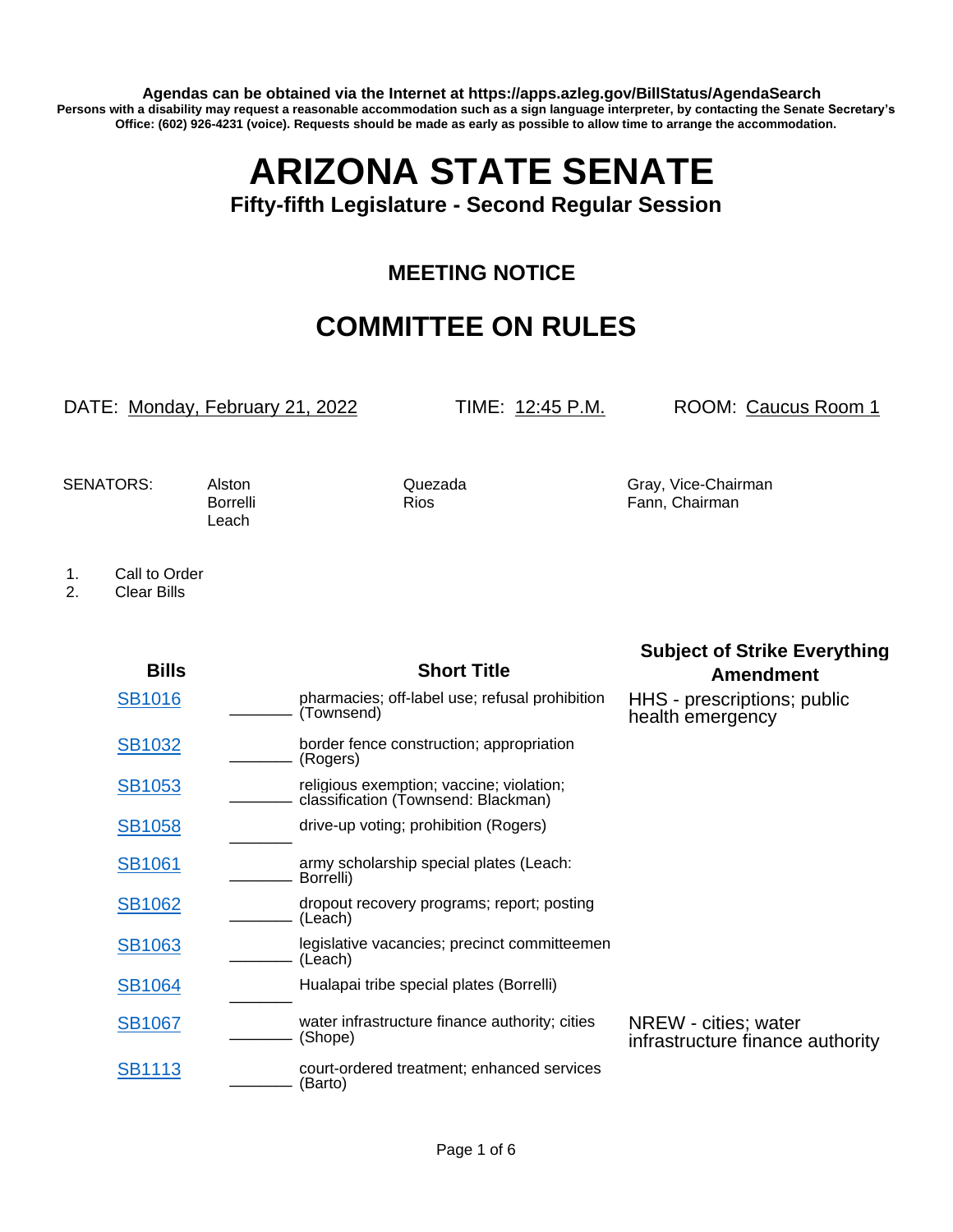|               |                                                                                                  | <b>Subject of Strike Everything</b>                             |
|---------------|--------------------------------------------------------------------------------------------------|-----------------------------------------------------------------|
| <b>Bills</b>  | <b>Short Title</b>                                                                               | <b>Amendment</b>                                                |
| <b>SB1120</b> | ballot fraud countermeasures; paper; ink.<br>(Borrelli: Barto, Fann, et al)                      |                                                                 |
| <b>SB1137</b> | change of judge; grounds; decision (Petersen: JUD - settlement agreement;<br>Barto, Fann, et al) | consent decree; prohibition                                     |
| <b>SB1138</b> | gender transition; prohibitions; public monies<br>(Petersen)                                     | HHS - irreversible gender<br>reassignment surgery; minors       |
| <b>SB1171</b> | unlawful feeding; wildlife; exception (Gowan)                                                    |                                                                 |
| <b>SB1178</b> | technical correction; insurance; existing actions APPROP - architect; capitol;<br>(Gowan)        | legislative council                                             |
| <b>SB1198</b> | local governments; lobbying; prohibition<br>(Petersen: Leach, Cook)                              |                                                                 |
| <b>SB1204</b> | mortgage brokers; bankers; qualifications<br>(Pace: Cook)                                        |                                                                 |
| <b>SB1206</b> | license plate design and color (Pace: Carroll)                                                   |                                                                 |
| <b>SB1210</b> | mentally ill; transportation; evaluation;<br>treatment (Barto: Townsend, Cook, et al)            |                                                                 |
| <b>SB1230</b> | developmental disabilities; provider increases<br>(Barto: Cook)                                  |                                                                 |
| <b>SB1248</b> | beer shipments; coercion; prohibition (Gowan)                                                    |                                                                 |
| <b>SB1262</b> | government lending programs; auditor general FIN - credit support programs;<br>(Livingston)      | lending; report                                                 |
| <b>SB1266</b> | property tax; administration; county assessor<br>(Livingston)                                    |                                                                 |
| <b>SB1278</b> | wage rates; technical correction (Mesnard)                                                       | COM - labor organizations;<br>fiduciary guidelines; definitions |
| <b>SB1279</b> | geographic; historic board; name change<br>(Steele: Alston, Bowie, et al)                        |                                                                 |
| <b>SB1280</b> | Arizona bicycling special plates (Steele: Alston,<br>- Borrelli, et al)                          |                                                                 |
| <u>SB1285</u> | elections manual; legislative council (Ugenti-<br>Rita)                                          |                                                                 |
| <u>SB1298</u> | government mask mandate; prohibition<br>(Rogers)                                                 |                                                                 |
| <b>SB1312</b> | technical correction; child care; licensing<br>(Barto)                                           | HHS - physical therapy; practice;<br>imaging                    |
| <b>SB1322</b> | charitable organization tax credit; inflation<br>(Shope)                                         |                                                                 |
| <u>SB1325</u> | independent living program; stipend (Shope)                                                      |                                                                 |
| <b>SB1329</b> | Arizona national rankings; ranked states<br>(Boyer)                                              | ED - elections; counties;<br>tabulation; posting                |
| <b>SB1338</b> | paper ballots; hand count; precincts (Rogers)                                                    |                                                                 |
| <b>SB1343</b> | early ballots; provisionals; precinct tallies<br>(Rogers)                                        |                                                                 |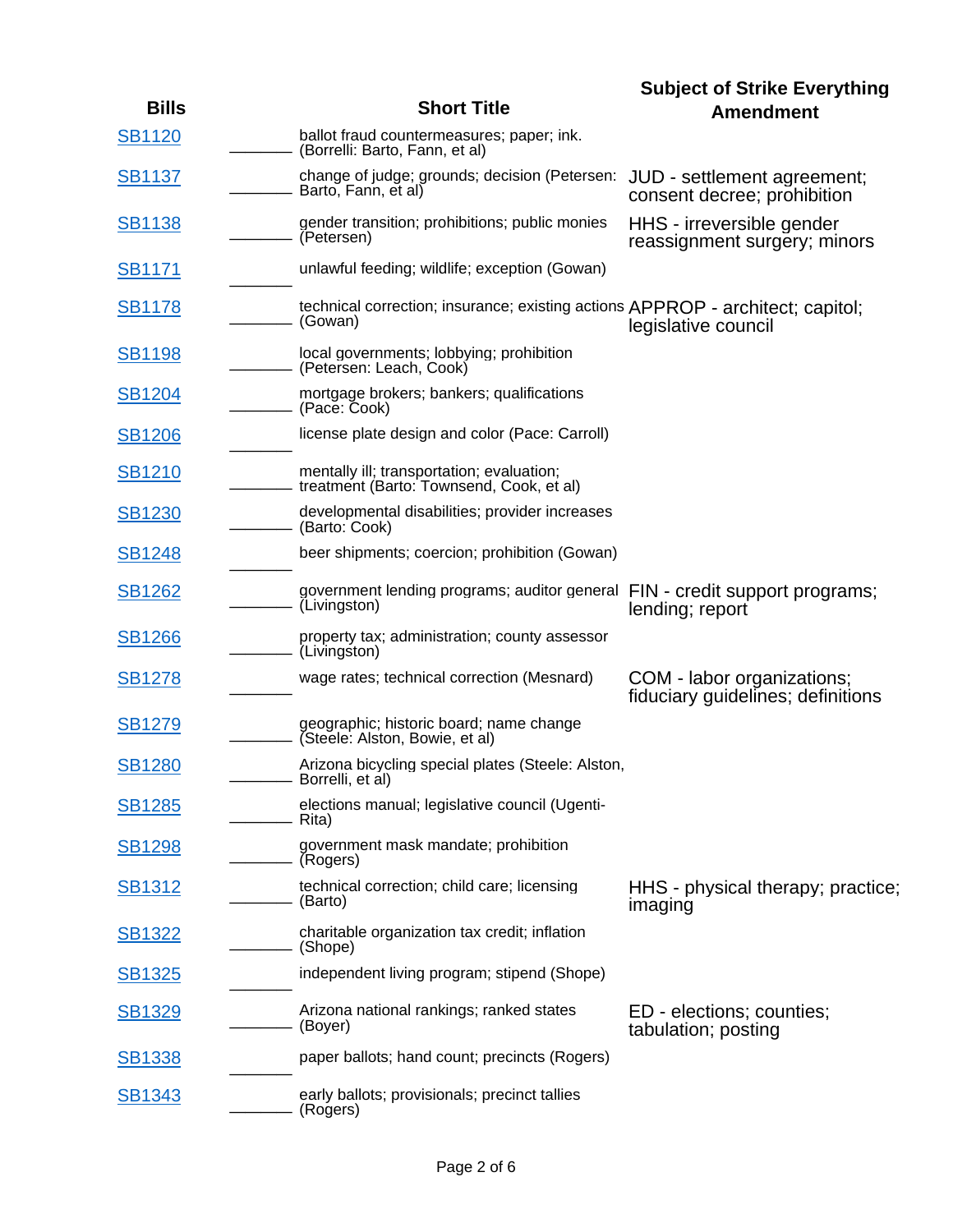| <b>Bills</b>  | <b>Short Title</b>                                                                          | <b>Subject of Strike Everything</b> |
|---------------|---------------------------------------------------------------------------------------------|-------------------------------------|
| <b>SB1346</b> | state employees; vaccination inquiries                                                      | <b>Amendment</b>                    |
|               | prohibited (Rogers)                                                                         |                                     |
| <b>SB1359</b> | election workers; unique passwords<br>- (Townsend: Borrelli, Livingston, et al)             |                                     |
| <b>SB1360</b> | election observers; access (Townsend: Borrelli,<br>Livingston, et al)                       |                                     |
| <b>SB1361</b> | schools; certificates of educational convenienceED - exchange programs;<br>(Boyer)          | certificates of convenience         |
| <b>SB1362</b> | early ballot on-site tabulation (Mesnard)                                                   |                                     |
| SB1363        | foreign-country judgments; applicability<br>(Mesnard)                                       |                                     |
| <b>SB1371</b> | county salaries; precinct officers. (Pace)                                                  |                                     |
| <b>SB1372</b> | TPT; exemptions; motor vehicles; nonresidents<br>(Pace)                                     |                                     |
| <u>SB1374</u> | full-time equivalent student; expenditure<br>limitation (Shope)                             |                                     |
| <b>SB1375</b> | retirement savings program; state treasurer<br>– (Gray)                                     |                                     |
| <b>SB1377</b> | off-highway vehicles; fund (Kerr: Rogers)                                                   |                                     |
| <u>SB1378</u> | internet sex offender website; offenses (Kerr)                                              |                                     |
| <b>SB1380</b> | voter registration rolls; maintenance (Rogers)                                              |                                     |
| <b>SB1382</b> | municipal employee assistance; notice<br>- (Petersen)                                       |                                     |
| <b>SB1399</b> | adoption; religious discrimination; prohibition<br>(Kerr: Barto)                            |                                     |
| <b>SB1402</b> | rural marijuana establishments; dual licensing<br>(Gowan)                                   |                                     |
| <b>SB1403</b> | industrial commission; workers' compensation; COM - workers' compensation;<br>claim (Gowan) | industrial commission; claim        |
| <b>SB1406</b> | excused military absences; higher education<br>(Gowan)                                      |                                     |
| <b>SB1407</b> | governmental mall; legislative council (Gowan)                                              |                                     |
| <b>SB1408</b> | luxury privilege tax; credit (Gowan)                                                        |                                     |
| <b>SB1409</b> | municipal taxes and fees; notice (Gowan)                                                    |                                     |
| <u>SB1411</u> | early ballots; tracking system (Mesnard)                                                    |                                     |
| <b>SB1445</b> | child; vulnerable adult abuse; smuggling<br>(Rogers)                                        |                                     |
| <b>SB1457</b> | voting machines; hardware; software; access<br>(Borrelli: Barto, Fann, et al)               |                                     |
| <b>SB1460</b> | election law amendments (Shope)                                                             |                                     |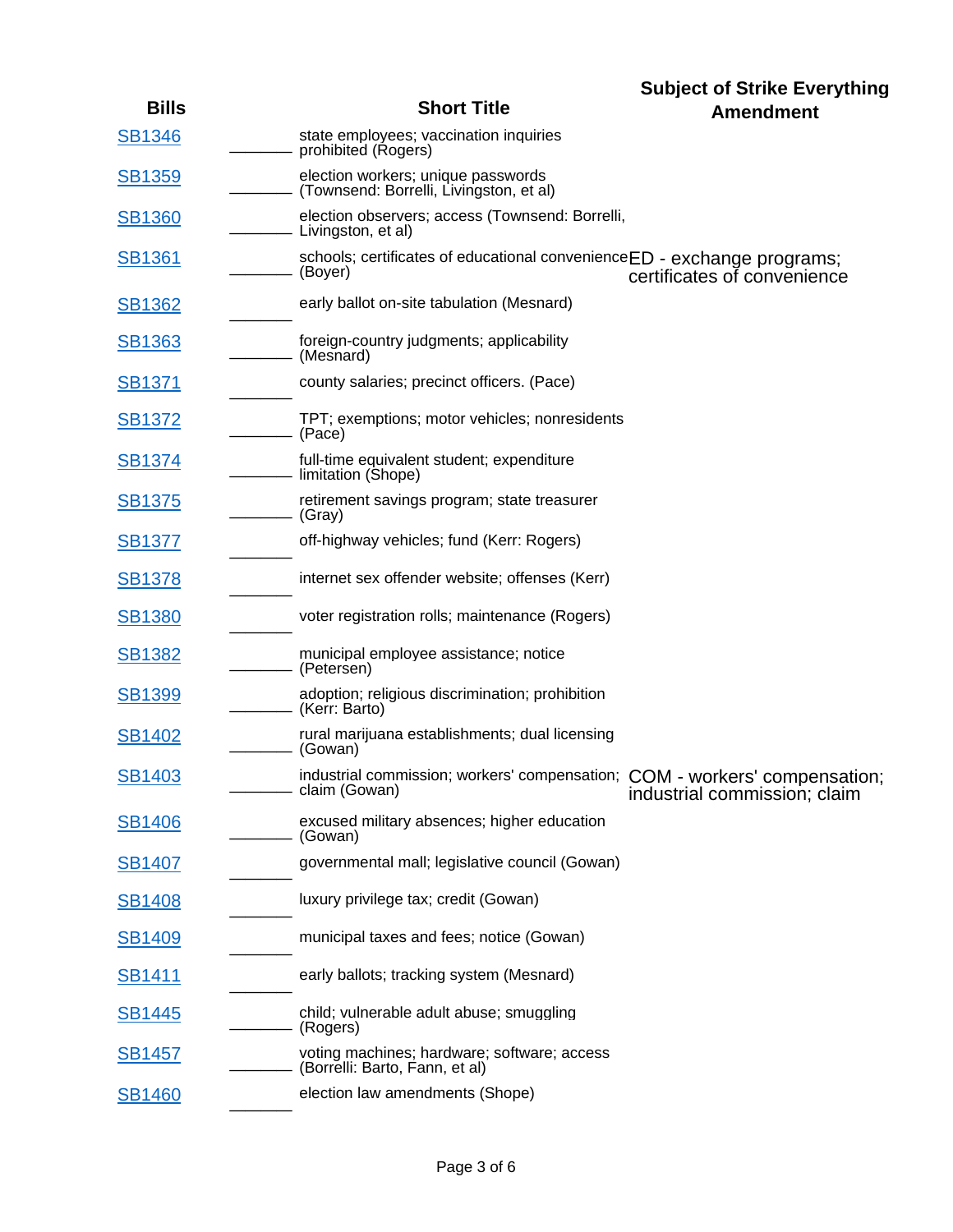|               |                                                                                                    | <b>Subject of Strike Everything</b>            |
|---------------|----------------------------------------------------------------------------------------------------|------------------------------------------------|
| <b>Bills</b>  | <b>Short Title</b>                                                                                 | <b>Amendment</b>                               |
| <b>SB1465</b> | voting equipment; requirements; records; origin<br>(Rogers)                                        |                                                |
| <b>SB1466</b> | pupils with chronic health conditions (Boyer)                                                      |                                                |
| <b>SB1469</b> | controlled substances monitoring; search<br>- warrants (Barto)                                     |                                                |
| <b>SB1475</b> | voter registration; citizenship; falsification;<br>penalties (Townsend: Livingston, Burges, et al) | GOV - election complaints;<br>attorney general |
| <b>SB1476</b> | public meetings; in-person attendance<br>(Townsend: Burges, Fillmore)                              | GOV - ballot numbering; custody                |
| <b>SB1477</b> | voter registration; felonies; clerk; database<br>(Townsend: Borrelli, Livingston, et al)           |                                                |
| <b>SB1478</b> | elections; county supervisors; ballot; markers<br>(Townsend: Burges, Fillmore)                     |                                                |
| <b>SB1495</b> | personal data; internet; consent (Mesnard)                                                         |                                                |
| <b>SB1498</b> | risk management; state agency liability (Leach)                                                    |                                                |
| <b>SB1509</b> | state officers; residency requirements<br>(Petersen)                                               |                                                |
| <u>SB1514</u> | health care institutions; visitation (Barto:<br>- Borrelli, Boyer, et al)                          |                                                |
| <u>SB1515</u> | municipal firefighters; cancer fund; distributions<br>(Boyer)                                      |                                                |
| <b>SB1525</b> | median barriers; study committee;<br>appropriation (Gabaldon: Alston, Quezada, et<br>al)           |                                                |
| <b>SB1530</b> | kinship foster care; stipend (Alston: Bowie,<br>Contreras, et al)                                  |                                                |
| <b>SB1541</b> | unjustified action; political action; costs (Leach)                                                |                                                |
| <b>SB1556</b> | cost recovery; contingency fee case (Leach)                                                        |                                                |
| <b>SB1565</b> | supreme court; attorney licensing (Leach)                                                          |                                                |
| <b>SB1566</b> | state bar; attorney charges; damages (Leach)                                                       |                                                |
| <b>SB1567</b> | vaccinations; prohibitions; evidence of immunityHHS - employers; vaccinations;<br>(Barto)          | religious exemption                            |
| <b>SB1568</b> | health professionals; complaints; investigations<br>(Barto)                                        |                                                |
| <b>SB1569</b> | pharmacy technician trainees; pharmacists;<br>- compounding (Barto)                                |                                                |
| <u>SB1570</u> | election equipment; security; results; tabulation<br>(Townsend)                                    |                                                |
| <u>SB1572</u> | voting list; images; cast votes (Townsend)                                                         |                                                |
| <u>SB1573</u> | hand count; political parties; employees<br>(Townsend)                                             |                                                |
| <u>SB1574</u> | voting irregularities; report; legislative review<br>(Townsend)                                    |                                                |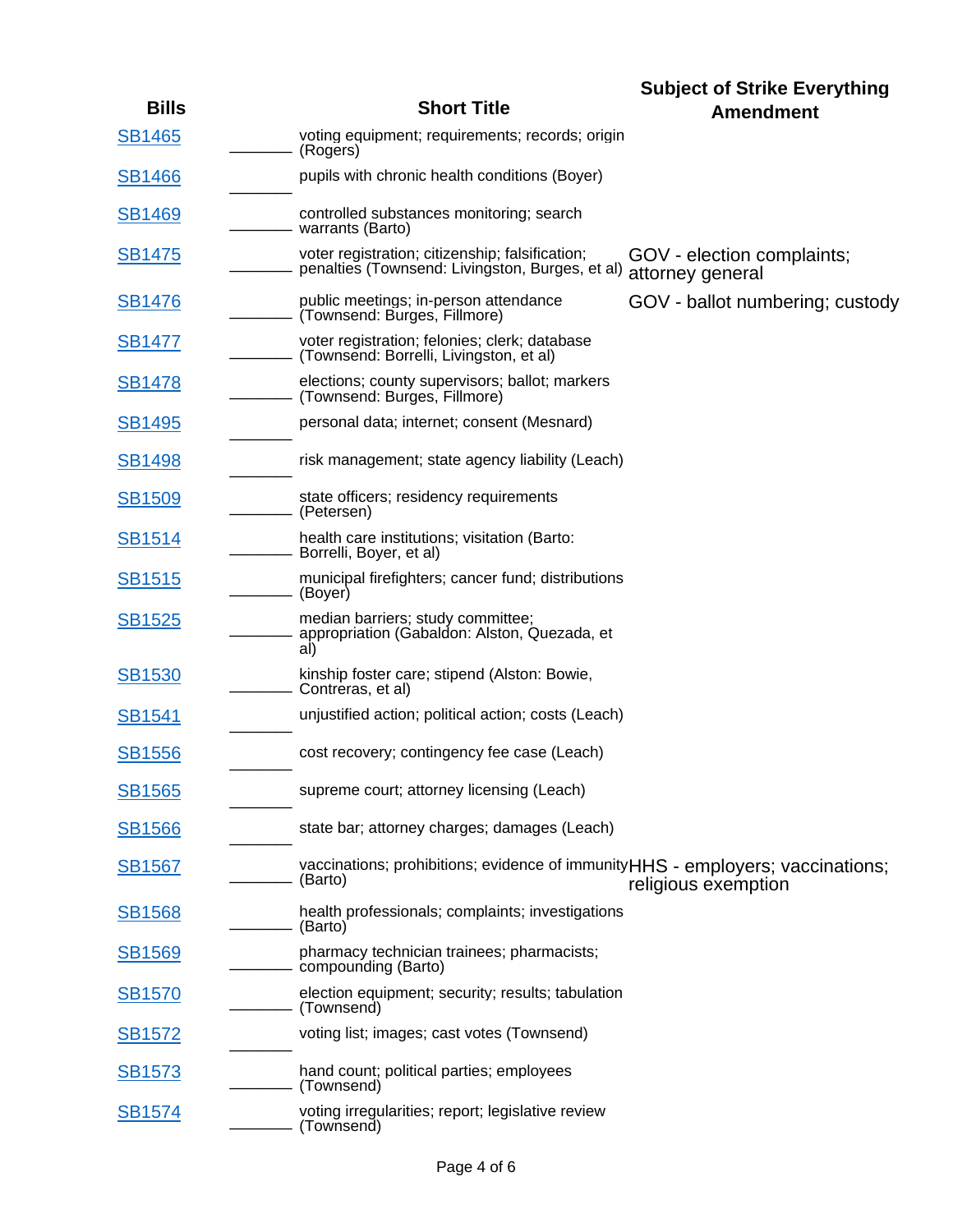| <b>Bills</b>  | <b>Short Title</b>                                                              | <b>Subject of Strike Everything</b><br><b>Amendment</b>     |
|---------------|---------------------------------------------------------------------------------|-------------------------------------------------------------|
| <b>SB1576</b> | tabulating equipment; fractional votes; manual<br>(Townsend)                    |                                                             |
| <b>SB1577</b> | elections; adjudicated ballots; categories<br>(Townsend)                        |                                                             |
| <b>SB1592</b> | governor's declaration; fiscal impact analysis<br>(Gray)                        |                                                             |
| <b>SB1593</b> | sexual offenses; forensic examination;<br>expenses (Kerr)                       |                                                             |
| <b>SB1596</b> | off-highway vehicles (Kerr)                                                     | TAT - off-highway vehicle study<br>committee                |
| <b>SB1602</b> | central state repository; offenses (Petersen)                                   |                                                             |
| <b>SB1607</b> | state guard; volunteers (Townsend: Livingston,<br>Rogers)                       |                                                             |
| <b>SB1609</b> | election contests; invalidated election;<br>- sanctions (Townsend)              |                                                             |
| <b>SB1617</b> | school districts; property; peaceful protesting<br>(Ugenti-Rita: Boyer, Pace)   |                                                             |
| <b>SB1624</b> | unauthorized disclosure; intimate images;<br>- remedies (Mesnard)               |                                                             |
| <b>SB1626</b> | universities; community colleges; sexual<br>- misconduct (Mesnard)              | ED - sexual misconduct;<br>universities; community colleges |
| <b>SB1630</b> | school buses; student transportation; vehicles<br>- (Kerr: Boyer, Gowan, et al) |                                                             |
| SB1631        | electric energy; public policy; reliability (Kerr:<br>- Fann, Gray, et al)      |                                                             |
| <b>SB1633</b> | harassment; aggravated harassment; offense<br>– (Kerr)                          |                                                             |
| <b>SB1636</b> | use tax; service vehicles; inventory (Pace)                                     |                                                             |
| <b>SB1637</b> | health professionals; business entities;<br>interference (Pace: Shah)           |                                                             |
| <b>SB1638</b> | early ballots; visually impaired voters (Pace:<br>Shah)                         |                                                             |
| <b>SB1649</b> | dropout recovery programs; online instruction<br>(Boyer)                        | ED - online instruction; dropout<br>recovery programs       |
| <b>SB1653</b> | lifetime injunction; crime victim (Kerr: Dunn)                                  |                                                             |
| <b>SB1654</b> | schools; seizure management; treatment plans<br>- (Kerr: Dunn)                  |                                                             |
| <b>SB1660</b> | Pascua Yaqui tribe special plates (Gonzales:<br>Hatathlie, Steele, et al)       |                                                             |
| <b>SB1682</b> | juveniles; educational classes; discretionary<br>(Gonzales: Hatathlie)          |                                                             |
| <b>SB1702</b> | impounds; release; owners; spouse; notice<br>- (Gonzales)                       |                                                             |
| <b>SB1708</b> | motion picture production; tax credits (Gowan:<br>- Alston, Borrelli, et al)    |                                                             |
| <b>SB1717</b> | nonappropriated monies; report; JLBC; date<br>(Gowan)                           | APPROP - mine inspector;<br>abandoned mines; appropriation  |